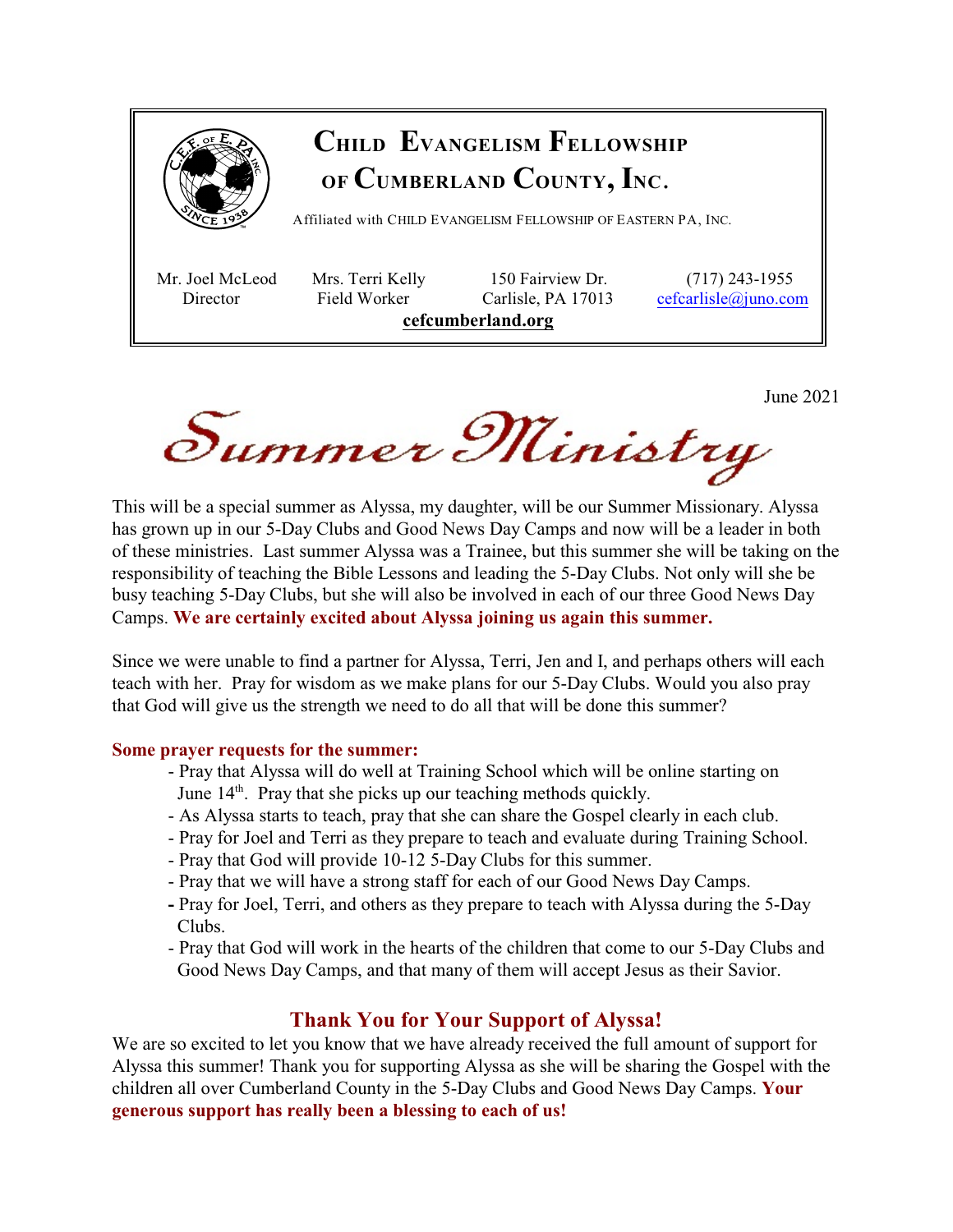# **Good News Day Camp is Back!!**

We feel blessed that we are able to have our Good News Day Camps in the churches again this summer. We have enclosed a camp brochure with this newsletter. If you need any more, please let us know. We want to see as many kids as possible attending our camps. We know that a lot of decisions for salvation and Christian growth are made at camp, and maybe one of your neighbors would benefit from a week at Good News Day Camp. In recent years, a boy got saved at one of our camps who was given a flier by a neighbor who thought he would enjoy camp.



#### **Things we could use for Camp Camp Store Items**

Like new or new: stuffed animals, matchbox cars, footballs, soccer balls, small basketballs, frisbees, etc.

#### **Snack Items**

Lemonade mix, Paper napkins, 8 oz Styrofoam cups, Individual chip bags, Paper towels

If you would like to donate any of these things for our camps, please call us at 717-243-1955 and we can figure out a place to meet you to pick them up. **Thank you for helping us in this very practical way**.

### **Summer Schedule**

**June 14-25** - Joel, Terri, and Alyssa will be joined by the summer team from Adams County and will do Summer Missionary Training School online together. **June 28-July 2** -  $1<sup>st</sup>$  week of 5-Day Clubs **July 5-9** - Day Camp in Enola **July 12-16** -  $2<sup>nd</sup>$  week of 5-Day Clubs **July 19-23** - Day Camp in Carlisle **July 26-July 30 -**  $3<sup>rd</sup>$  **week of 5-Day Clubs August 2-6** - Day Camp in Newville

**Pray that God will bless our efforts this summer as we share God's truths with the children.** 



## **5-Day Clubs This Summer**

We are still looking for some individuals to host a 5-Day Club this summer. Don't let this summer go by without letting the kids in your neighborhood hear the truth from God's Word.

We will come and do all the teaching, we just need people that are willing to open their homes. Perhaps you are associated with a Day Care. We have worked with Day Cares in the past and would love to come and teach at your location.

**If** *you* **would like to host a club, please give us a call to see which week and time will work best for you!**